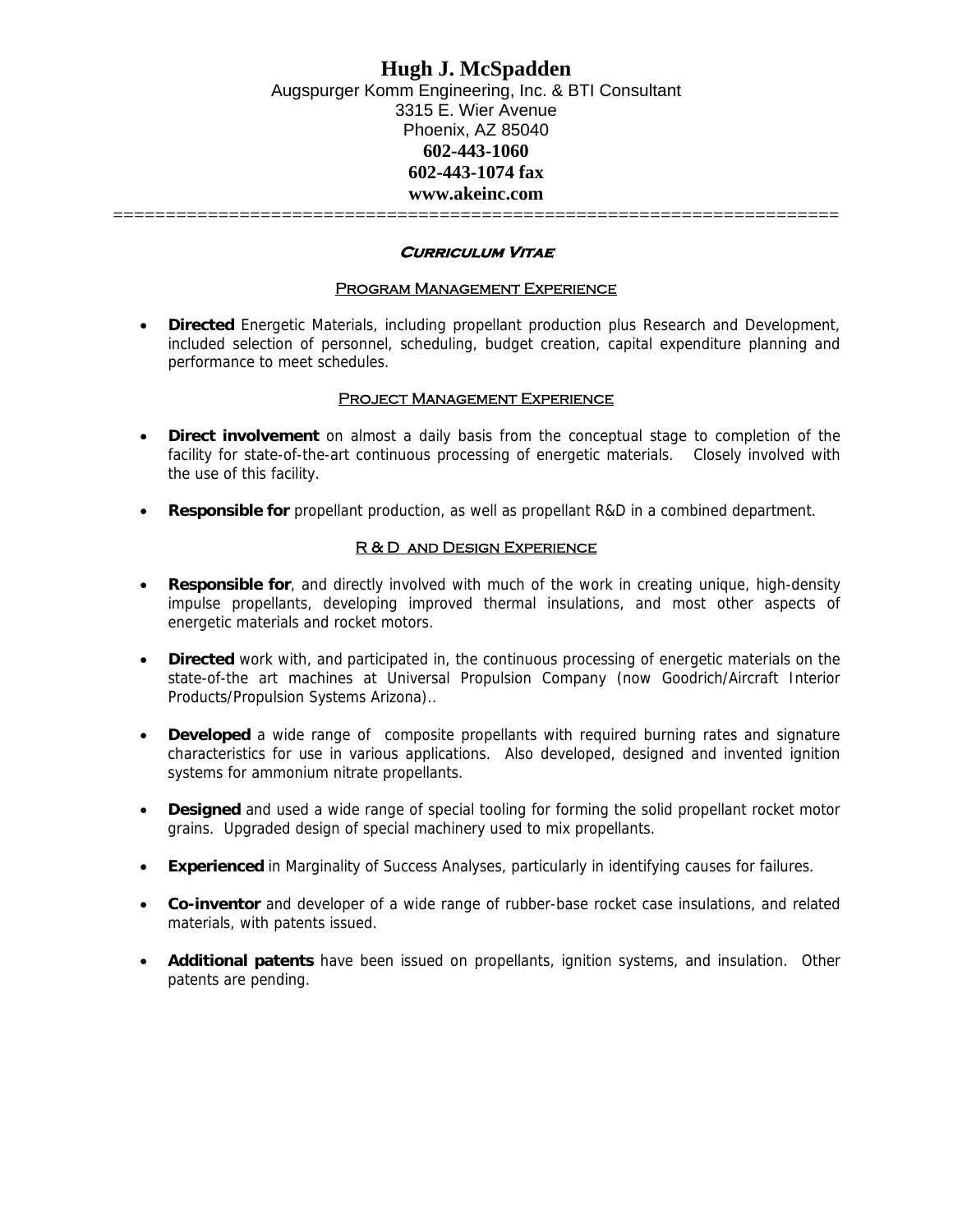**Additional Information**

- **In-depth knowledge** of rocket motor design and ballistics. In-depth experience in analysis of measured performance. Experienced in many methods of propellant processing – extruding, casting and compression molding.
- **One of three International Co-chairs** of the 2003 IASPEP (International Autumn Seminar on Propellants, Explosives and Pyrotechnics) meeting in Guilin, China. One of two co-chairs at IASPEP 2005, in Beijing, China, Oct. 2005 and in Xi'an, China in Oct. 2007. International Advisory Committee member for IASPEP 2001 and 2009. Co-chair of sessions in the 1999 and 2001 IASPEP meetings in Chengdu and ShaoXing, China, respectively. Participant in the 2006 International Symposium on Safety Science and Technology, Changsha, China, and the 2008 International Symposium on Safety Science and Technology, Beijing, China.
- M**ember and frequent participant** in International Pyrotechnic Society, AIAA (American Institute of Aeronautics and Astronautics), NDIA (National Defense Industrial Association), CMEUG (Continuous Mixer and Extruder Users' Group) and CPIA/JANNAF meetings as attendee, speaker/author, session chair or co-chair, meeting co-chair, meeting organizer, etc.
- **Participant** in more than 80% of the ICT (Institute for Chemical Technology) annual meetings in Karlsruhe, Germany since 1985.
- **Citizenship:** USA.
- **Security clearance: Secret.**
- **Education:** Bachelor of Science in Chemistry, University of Tennessee, Knoxville.

## **Partial listing of patents**

US 6,726,788 Preparation of Strengthened Ammonium Nitrate Propellants.

- US 6,394,975 Ammonium Nitrate Propellants
- US 6,069,906 Method for Preparing Age-stabilized Propellant Compositions
- US 5,583,315 Ammonium Nitrate Propellants
- US 5,419,118 Multi-Stage Rocket Motors
- US 5,149,384 Propellant Material
- US 4,619,722 Propellant material with reduction to lead oxide
- US 4,001,126 Heat Protective Material and Method of Making the Material
- US 3,945,202 Rocket Containing Lead Oxidizer Salt-High Density Propellant.

Additional patents include an ignition system for a gas generator propellant grain, rubber-based combustion inhibitors for propellant grains, and rubber-based rocket case interior insulations.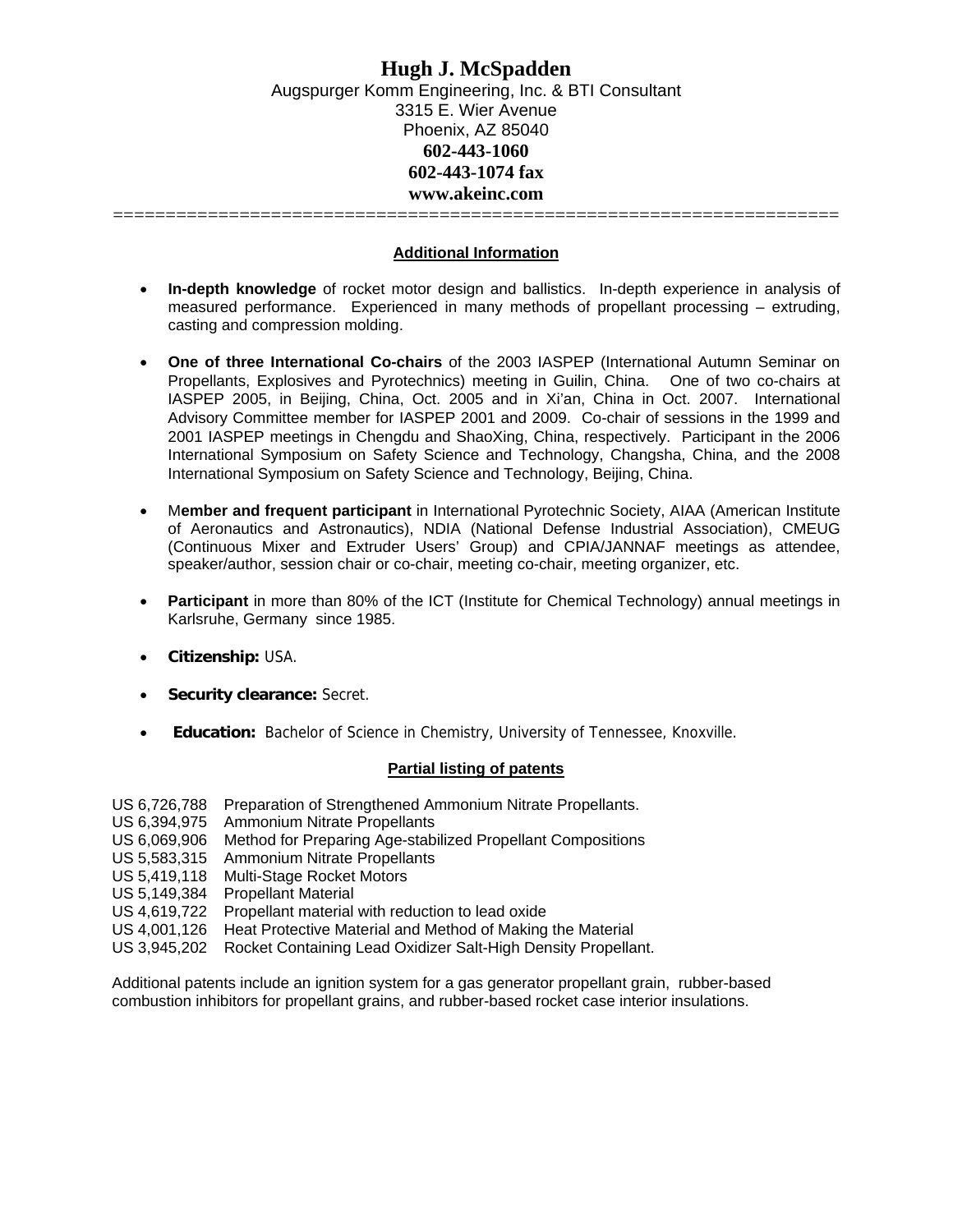# **Hugh J. McSpadden**  Augspurger Komm Engineering, Inc. & BTI Consultant 3315 E. Wier Avenue Phoenix, AZ 85040 **602-443-1060 602-443-1074 fax www.akeinc.com**

=====================================================================

**Papers prepared for presention at meetings**

#### **1. Development of Rubber-Based Insulation Materials for Solid Propellant Rocket Motors.**

Originally classified CONFIDENTIAL. Authors: O. D. Ratliff, H. J. McSpadden. Joint Army-Navy-Air Force Propulsion Meeting, Washington D.C., May 1959. Published in Bulletin of the 15<sup>th</sup> Meeting Joint Army, Navy, Air Force Solid Propellant Group, Volume V. Available in AD 324 049, from the Defense Technical Information Center.

**2. An unclassified version of paper number 1** (above) was presented at the Spring 1959 meeting of the Rubber Division of the American Chemical Society (probably held in Akron, Ohio). Presenter was O. D. Ratliff. Exact title of paper and of journal is unknown at this time.

**3. High Density Impulse Propellants.** Hugh J. McSpadden. Presented at the 1981 JANNAF Joint Propulsion Meeting. Published in CPIA Publ. 340, Volume I, May 1981, pp. 357-374. Availability: NTIS.

**4. Lead Nitrate Particle Size Using the Sedigraph,** J. D. Levantino, H. J. McSpadden. Joint International Symposium on Compatibility of Plastics and Other Materials with Explosives, Propellants, Pyrotechnics and Processing of Explosives, Propellants and Ingredients. American Defense Preparedness Association, 11-13 March 1985, Mariner's Inn at Hilton Head, SC.

**5. Removal of Lead Ion Interference in Water Analysis Using Karl Fischer and Eugen Scholz** 

**Reagents**, H. J. McSpadden and J. D. Levantino. Joint International Symposium on Compatability of Plastics and Other Materials with Explosives, Propellants, Pyrotechnics and Processing of Explosives, Propellants and Ingredients. American Defense Preparedness Association, 11-13 March 1985, Mariner's Inn at Hilton Head, SC.

**6. Improvements In Particle Size and Moisture Analysis Methods for Lead Nitrate.** Presented at, and published in: PYROTECHNICS. Proceedings of the 16<sup>th</sup> International ICT Jahrestagungs (Institute for Combustion Technology Annual Conference) 1985 combined with 10<sup>th</sup> International Pyrotechnics Seminar. July 2 - 5, 1985, Karlsruhe, Germany.

**7. Accelerated Aging Tests of Cast Composite Propellants, Batch Versus Continuous Processes.** Dr. James J. Baker & Mr. Hugh J. McSpadden. Environmental Testing in the 90's. 20<sup>th</sup> Annual Conference of Institute for Chemical Technology (ICT),  $18<sup>th</sup>$  Annual Technical Meeting of GUS, June 27 – 30, 1989. Karlsruhe, Germany.

8. Continuous Production of Composite Propellants, J. J. Baker, H. J. McSpadden. 14<sup>th</sup> International Pyrotechnics Seminar, July 11 – 15, 1989, Jersey, Channel Islands, UK.

**9. Continuous Production of Composite Propellants.** Dr. James J. Baker and Mr. Hugh J. McSpadden. Joint International Symposium on Compatibility of Plastics and Other Materials with Explosives, Propellants, Pyrotechnics and Processing of Explosives, Propellants and Ingredients. American Defense Preparedness Association, 23-25 October 1989, Virginia Beach, Virginia.

**10. Continuous Processing of Composite Propellants: What We Have Learned.** Dr. James J. Baker and Mr. Hugh J. McSpadden. Technology of Polymer Compounds and Energetic Materials. 21<sup>st</sup> Annual Conference of Institute for Chemical Technology (ICT) 1990. July 3 – 6, 1990, Karlsruhe, Germany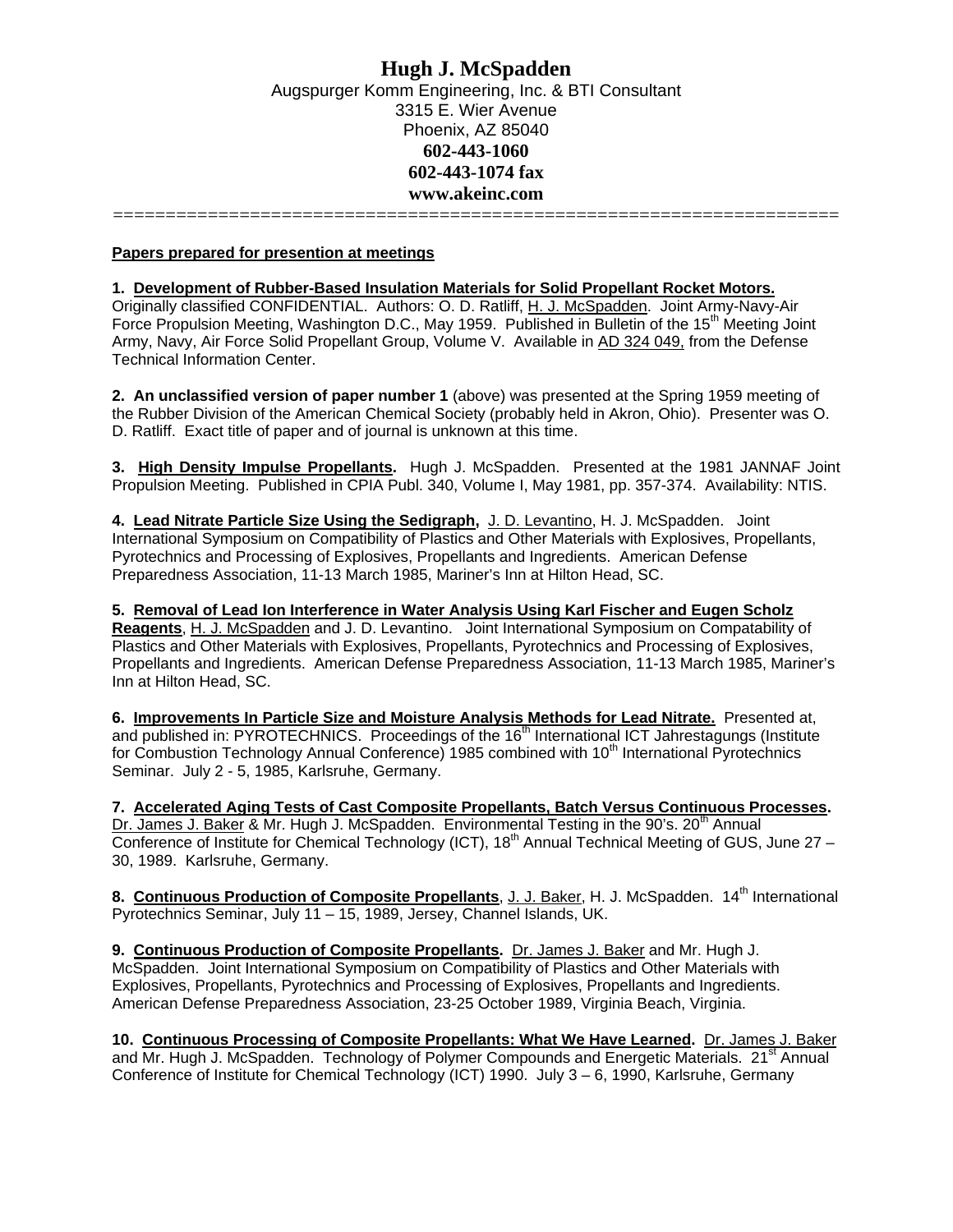**11. ZSK-58E Compounder and ZSK-58 Extruder at Universal Propulsion Co., Inc.** Hugh J.

McSpadden. Fourth Annual Continuous Mixer and Extruder Users Group, 4 - 6 December 1990. Hosted by Thiokol Corporation Ordnance Operations, Shreveport, LA

**12. Update: Results of Tesing the Werner-Pfleiderer Compounder and Systems**. Dr. J. J. Baker, H. J. McSpadden and E. F. Schukrafft. Joint International Symposium on Compatibility of Plastics and Other Materials with Explosives, Propellants and Pyrotechnics and Processing of Explosives, Propellants and Ingredients. American Defense Preparedness Association. 22-24 April 1991, San Diego, CA.

13. Continuous Processing of Propellants, H. J. McSpadden, J. J. Baker, E. Schukrafft. 16<sup>th</sup> International Pyrotechnics Seminar, Jönköping, Sweden, June 24-28, 1991

14. Continuous Processing of Propellants, H. J. McSpadden, J. J. Baker, E. F. Schukrafft. 22<sup>nd</sup> Annual Conference, Institute for Combustion Technology (ICT), Karlsruhe, Germany, Jun-Jul 1991.

**15. Demixing. Weld-line Formation in Casting, and Ramifications on Ballistic Properties.** Hugh J. McSpadden. 9<sup>th</sup> Continuous Mixer and Extruder Users Group Meeting, Stevens Institute, Weehawken, New Jersey, 2-4 June 1997.

16. Reminiscences. Over 45 Years in the Solid Propellant Industry. Hugh J. McSpadden. 26<sup>th</sup> International Pyrotechnics Seminar, Nanjing University of Science and Technology, Nanjing, Jiangsu Province, China. October 1-5, 1999.

**17. Comparison of Propellants and the Processing Methods.** Hugh J. McSpadden. 3<sup>rd</sup> International Autumn Seminar on Propellants, Explosives and Pyrotechnics, Chengdu, Szechuan Province, China, 5-8 October 1999.

**18. Phase Stabilized Ammonium Nitrate Propellant**.W. C. Fleming, H. J. McSpadden, Donald E. Olander. AIAA 2000-3179. 36<sup>th</sup> AIAA / ASME / SAE / ASEE Joint Propulsion Conference, 16-19 July 2000, Huntsville, Alabama.

**19. A History of Universal Propulsion Company**, Hugh J. McSpadden. **AIAA 2000-3689**. 36th AIAA / ASME / SAE / ASEE Joint Propulsion Conference and Exhibit, Huntsville, Alabama, 17-19 July 2000.

**20. Goodrich 244. A Fire Extinguishing Propellant.** Dr. Donald E. Olander and Mr. Hugh J. McSpadden. Presented at the  $33<sup>rd</sup>$  Annual Conference of the Fraunhofer Institute for Combustion Technology (ICT), Karlsruhe, Germany Jun. 2002.

**21. Goodrich/Universal Propulsion Company's California Operations.** Hugh J. McSpadden, **AIAA**  2002-3565. 38<sup>th</sup> AIAA / ASME / SAE / ASEE Joint Propulsion Conference & Exhibit, 7-10 July 2002, Indianapolis, Indiana.

**22. The History of Hurricane Mesa Test Facility**.Hugh J. McSpadden and Richard R. Higgins. **AIAA 2004-**3336. 40<sup>th</sup> AIAA / ASME / SAE / ASEE Joint Propulsion Conference & Exhibit, 17-19 July 2004, Huntsville, Alabama.

**23. An Overview of Solid Rocket Propellant Evolution Within the USA.** Hugh J. McSpadden. AIAA - 2005-3807. July 2005, 41<sup>st</sup> AIAA / ASME / SAE / ASEE Joint Propulsion Conference, Tucson, AZ na.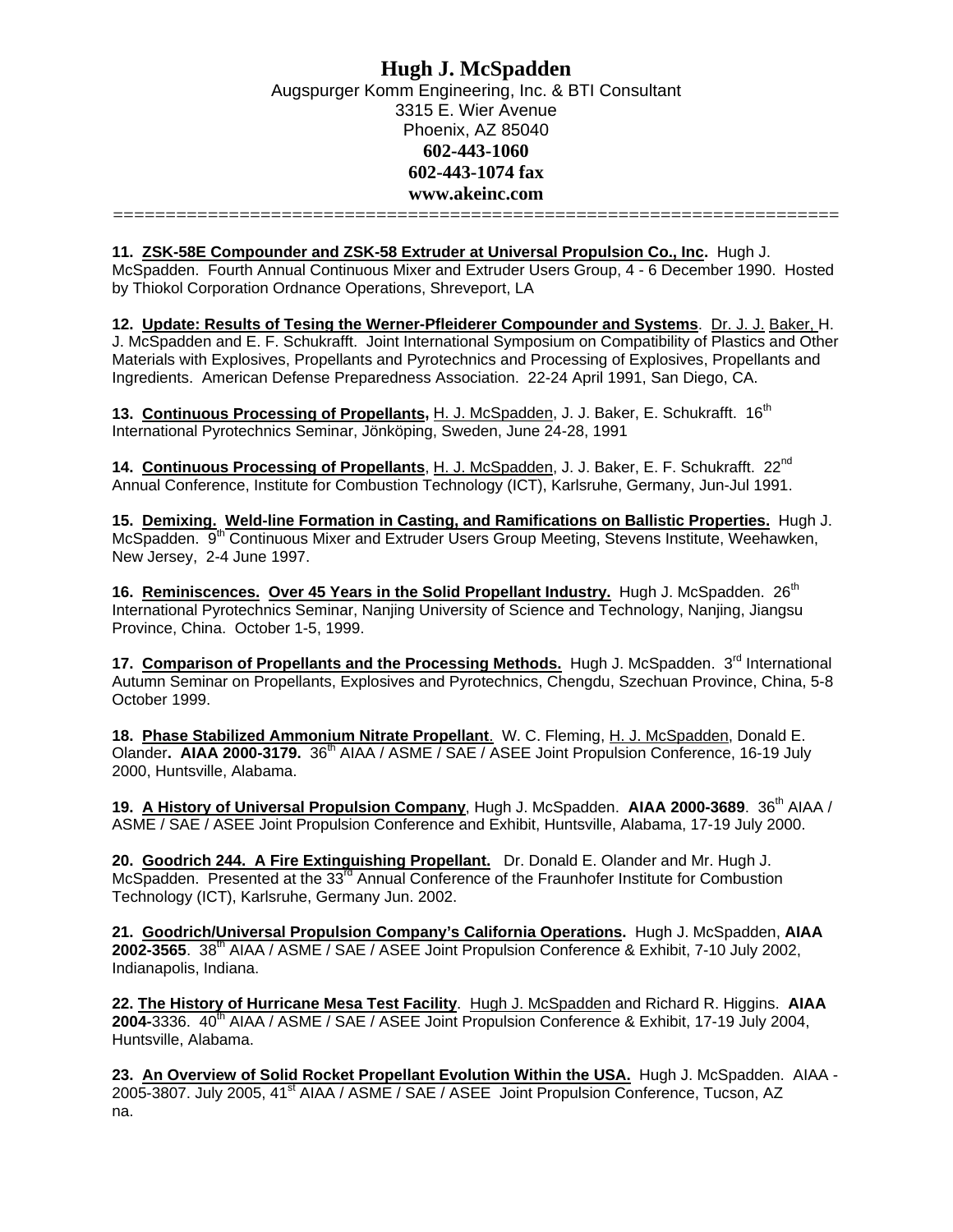**24. Steps Used to Analyze the Failure of an Exterior Suspended Ceiling.** David S. Komm. Kevin W. Hollander PhD, Eric A. Beebe E.I.T. and Hugh J. McSpadden. 2008 International Symposium on Safety Science and Technology, Beijing, China, September 2008.

**25. A Half-Century of Challenges and Learning: A Personal Memoir of My Time in the Solid Propellant Rocket Industry.** Hugh J. McSpadden. AIAA 2009-0357 presented at the 47<sup>th</sup> AIAA Aerospace Sciences Meeting, Orlando, Florida, January 2009

**26. From Bombs to Rockets at McGregor, Texas.** Thomas L. Moore and Hugh J. McSpadden. AIAA 2009-1163, presented at the 47<sup>th</sup> AIAA Aerospace Sciences Meeting, Orlando, Florida, January 2009.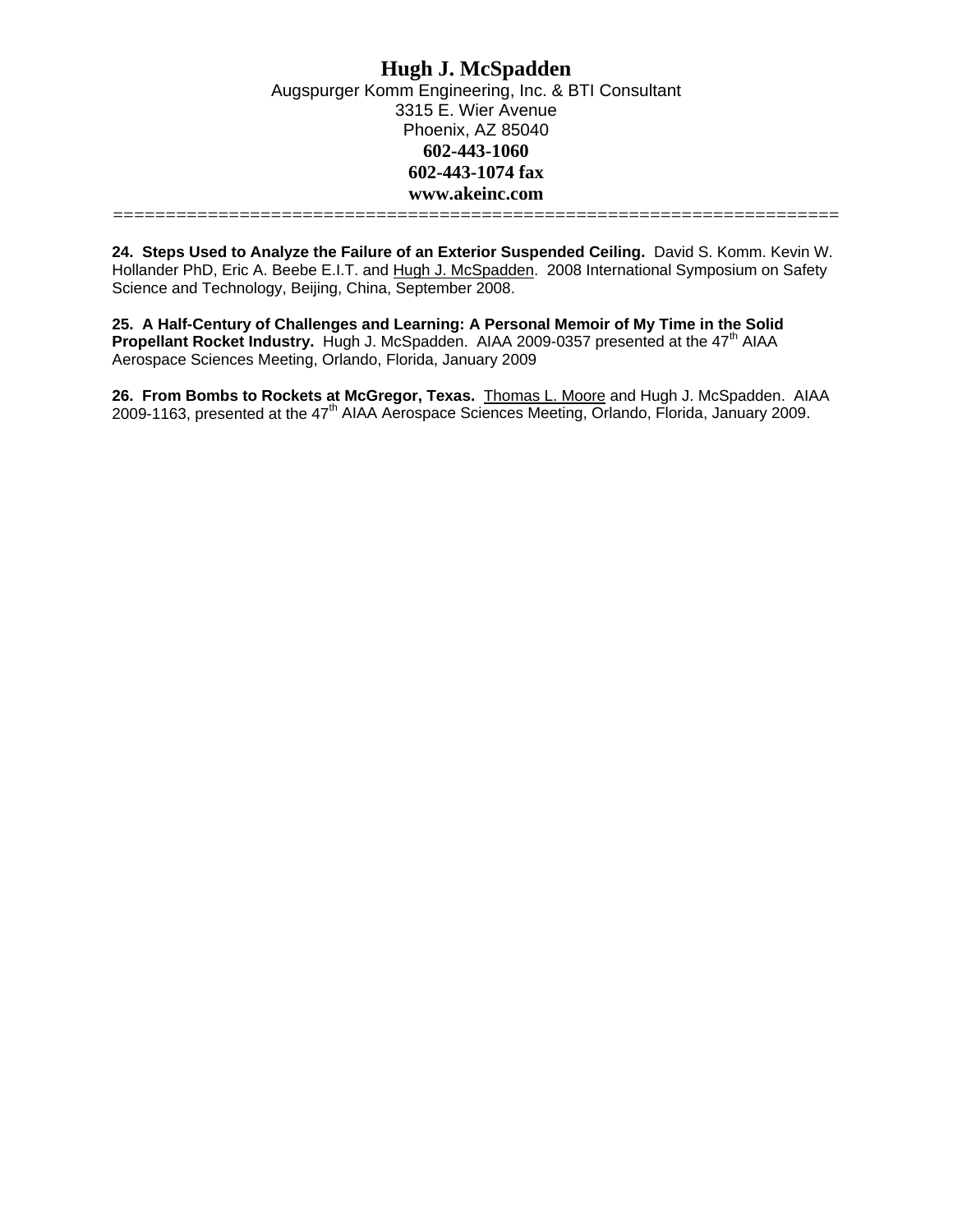# **Hugh J. McSpadden**  Augspurger Komm Engineering, Inc. & BTI Consultant 3315 E. Wier Avenue Phoenix, AZ 85040 **602-443-1060 602-443-1074 fax www.akeinc.com**

=====================================================================

## **Employment record**

**Jan. 2005 to present.** Various consulting jobs related to solid propellants, the rockets containing them and the use of the rockets. Part of this work was associated with domestic and foreign technical meetings.

*Fall 2003 – present.* Consultant in failure analysis with Augspurger Komm Engineering, Inc. 15455 Greenway-Hayden Loop, C-14, Scottsdale, AZ 85260-1611. Highly varied work requiring good observational and analytical skills to identify the probable cause for the failures. Recent work includes writing technical papers for presentation at domestic and international meetings.

**Jan. 2005 to Dec. 2006.** Various times of employment through Volt Technical Service at Goodrich Corp. / Aircraft interior Products / Propulsion Systems – Arizona.

*Apr. 2002 (approx.) – Dec. 2004.* Senior Staff Scientist as a contract employee at Goodrich through PDS Tech, Tempe, AZ.. There was a restructuring in late 2003 and early 2004 of various activities within Goodrich. UPCO as an entity was repositioned and renamed as: Goodrich Corp. / Aircraft Interior Products / Propulsion Systems – Arizona. Its product line did not change. My work responsibilities included continuing support of the propellant production, training of new hires in formulation work, and support of New Product Engineering. I also taught an abbreviated eight lesson class on rocket motors (third such class).

*Dec. 2000 – Apr. 2002 (approx.).* Senior Staff Scientist on the Goodrich payroll, supporting Engineering (particularly New Product Engineering), and starting in February 2002, heavily involved with the daily activities related to propellant production. I continued to provide support to proposal efforts, particularly when new propellant chemistry was involved. I also taught a 20-plus lesson series on rocket motor design and propellant selection (second time for such a class.) Support of the automotive group's activities continued.

*Feb. 1996 – Dec. 2000.* Self-employed consultant with Universal Propulsion Company as one of my clients. As a consultant, I was removed from management responsibilities, and instead focused on the specific tasks assigned to me. These tasks related, in one way or another to solid propellants and to the use of those propellants. For example, rocket motor design in support of proposal efforts was a significant component of my work. Another sector of my work was that of supporting the automotive products group in the development of air bag inflation systems.

During this time, Talley Industries was purchased by Carpenter Technology, and ceased to exist. The individual companies were then either retained by Carpenter, or offered for sale. The BF Goodrich Company purchased UPCO, placing it into BF Goodrich Aerospace. A few years later, BF Goodrich sold all non-aerospace operations, and renamed itself as "Goodrich Corporation ".

*Oct. 1965 – Feb. 1996.* Universal Propulsion Company (UPCO), 3400 Pyrite St., Riverside, CA 92507 (to July 1978); Universal Propulsion Company, A Talley Industries Company, 1800 W. Deer Valley Road, Phoenix, AZ 85027 and 25401 N. Central AV, Phoenix, AZ 85027-7899. UPCO, incorporated in 1959, but active in the summer of 1965. I joined the privately held company in October 1965 as the third active employee, and did a very wide range of jobs associated with all phases of solid propellant development, manufacturing, testing, purchasing, receiving, quality assurance, and shipping of products. I also did propellant grain design for some of the products, plus the design of casting tooling and some machinery design for the earlier products.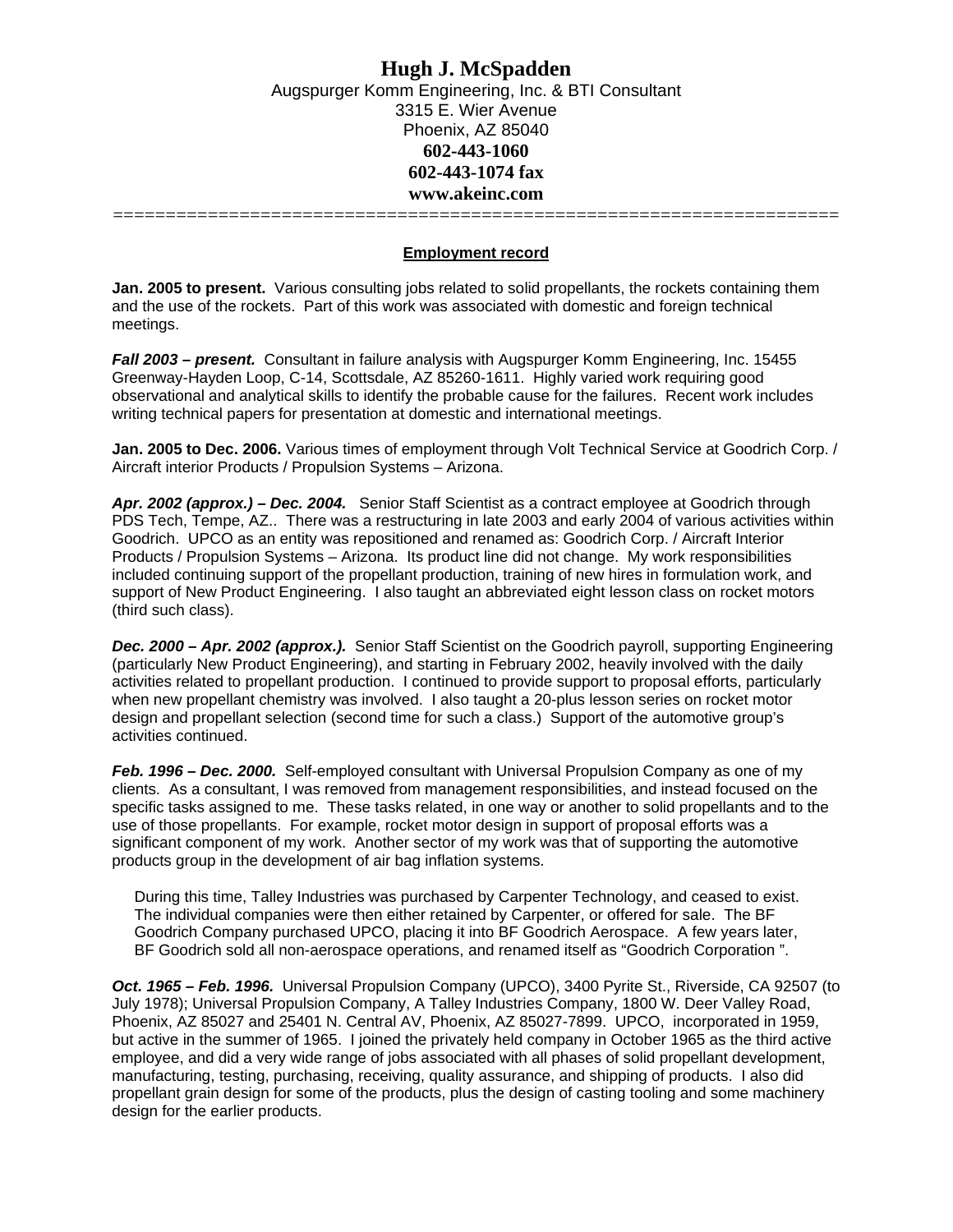Polymers used included polysulfide, carboxyl-terminated polybutadienes and hydroxyl-terminated polybutadienes. Oxidizers used included ammonium perchlorate, potassium perchlorate, strontium nitrate, ammonium nitrate, and lead nitrate. Explosives such as PETN were also evaluated. Propellant billets were fabricated into test motor grains using normal machine shop and assembly practices.

Other work included development of intumescent insulation systems for protection of ordnance, such as bombs, from external flames. The work also included insulation for the interior of small rocket motors.

Also did work on pyrotechnic delay systems and on ignition systems. One application of ignition concepts was the successful development and demonstration of mid-air dispersal and simultaneous, near-total ignition of the contents of Napalm B fire bombs traveling at 600 knots.

Several patent applications were submitted and patents were granted on insulations and on unique highdensity propellant formulations.

Company growth, partly done by the 1968 licensing of a ballistic device product line from Space Ordnance Systems, led to the establishment of an "Arizona Division" at 117 N. Hayden RD, Scottsdale, AZ. The continued growth of this division led to its relocation to 1800 W. Deer Valley RD, Phoenix, AZ. UPCO relocated me to the Deer Valley Road address in July 1978, leading to closing the Riverside operations in May 1980. Eventually all operations were relocated to the 25401 N. Central AV., Phoenix site, which is at the corner of Happy Valley Road and Central Avenue.

Note that UPCO became one of the Talley Industries companies at about the time I relocated to Arizona. Also note UPCO has never been a subsidiary of Talley Defense Systems (TDS, now NAMMO-Talley); rather UPCO and TDS were at equal levels within the Talley Industries structure.

Increased facilities and staffing at the Arizona facilities permitted more emphasis on propellants and liners for existing and new applications, while simultaneously doing the creation of the production propellant processing paperwork and the oversight of the ballistic, physical and mechanical properties of the propellants and of the products in which they were used. Basic monitoring techniques and spreadsheet formats are still used at UPCO.

My title developed into Chief Chemist, then into Chief Scientist, reflecting the increasing support of engineering and of manufacturing. For about 2-½ years I led both R&D, reporting to the President, and propellant manufacturing work, reporting to the Exec. V.P. / Director of Manufacturing.

At various times, and for various applications, I provided ballistic design recommendations in support of proposals, as well as to Product Engineering. I have participated in an uncounted number of post-test Marginality of Success (MOS) evaluations of rocket motors. The work included coordination with purchasing, with receiving inspection, with Manufacturing Engineering for tooling and equipment design, with the test department for rocket motor firings, with the various aspects of rocket motor assembly, including propellant machining, and with the X-ray operations for inspection of the rocket motors and propellant grains.

Prepared and taught in-house classes on the basics of rocket motor design, including showing how the choice of propellants affects the possible ballistic designs for any set of requirements. Extensively involved in 1979-1980 with the demonstration training of Daicel personnel, plus creation of tooling drawings and of technical documentation for the training of Daicel Chemical Industries personnel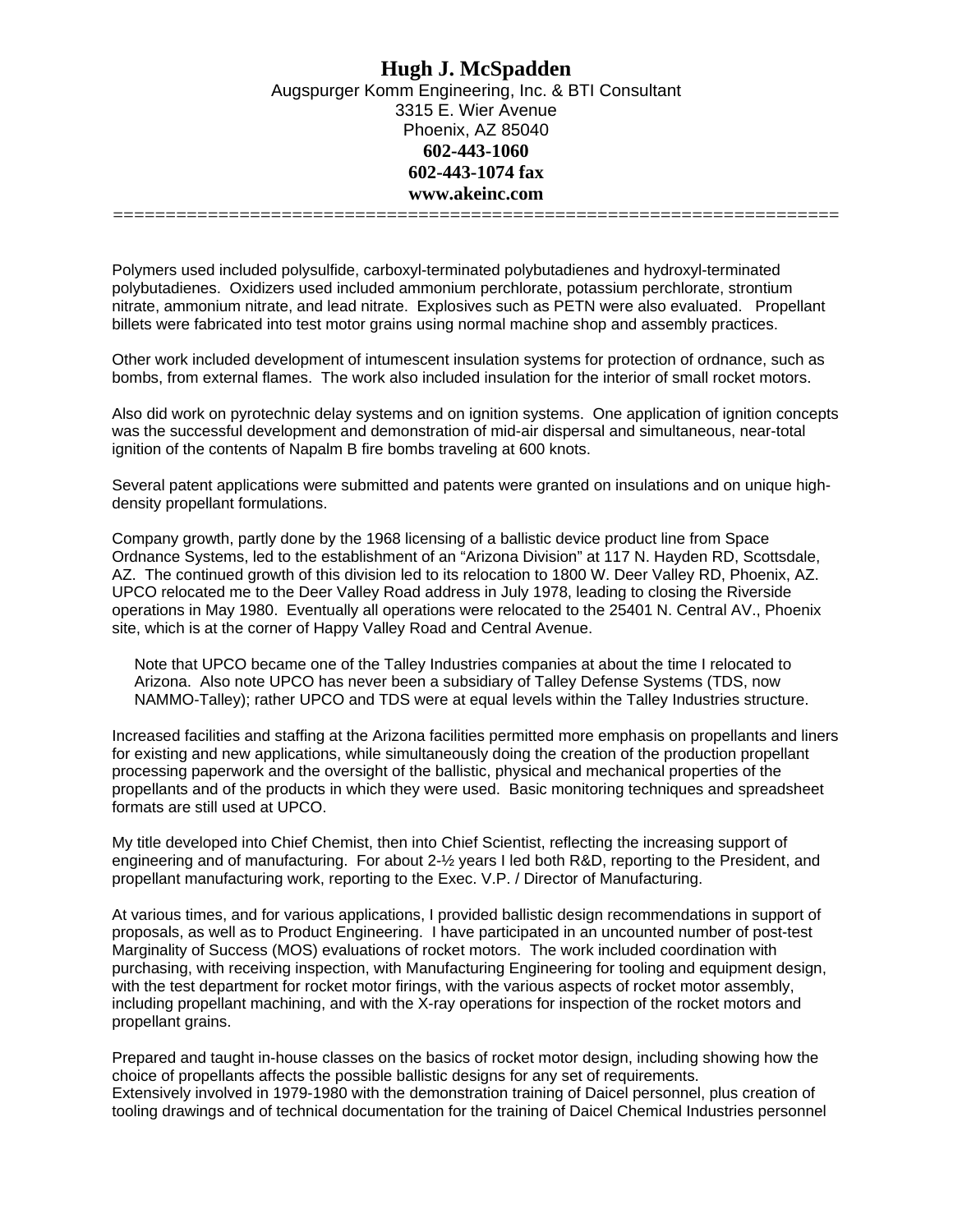in the appropriate propellant manufacturing processes (Harima Plant near Himeji, Hyogo Pref., Japan) as part of the Technology Transfer related to the F-15J aircraft and their manufacture in Japan. I spent two weeks on-site in Japan as part of this process, with continuing contact with Daicel people for many years.

UPCO jointly established with Werner-Pfleiderer, of Ramsey NJ, a state-of-the-art facility for manufacture of propellants via an innovative continuous process with a machine described as a "twin-screw, corotating compounder". I was closely involved with all phases of the acquisition of, and training in the use of, the machinery because it was assigned to Research and Development for several years before being transferred to propellant manufacturing. A wide variety of formulations were successfully processed, covering both castable and extrudable solid propellants and pyrotechnic formulations.

The product line at UPCO includes rocket motors, propellant actuated devices (PAD) including gas generators, cartridge actuated devices (CAD), explosive actuated devices and ejection seats.

.

*Jun. 1964 – Sept. 1965.* Aero Dyne Corp. Tempe, AZ. Located on Kyrene Road, 1.5 miles south of Williams Field Road, Chandler. Technical director and one of the four founders of this company supplying 3.0-inch diameter sounding rockets of the LOKI type and size to Space Data Corp., Phoenix, AZ. Founders of Space Data and of Aero Dyne were all employed at Rocket Power at one time. Limited formulation work here, because the initial products used polysulfide/ammonium perchlorate propellants based on known formulations. Designed, built and used tensile testing apparatus. Designed and used molds for making igniter components from aluminum filled epoxy resins. Loaded igniter systems. Participated in test firings and in data reduction.

*Jan. 1962 – Jun. 1964.* Propellant Chemist, Rocket Power Inc., Mesa, AZ. Administrative offices were at Falcon Field airport, Mesa, with all other departments at the north end of Greenfield Road. Formulated a wide range of solid propellants for sounding rockets, rocket catapults for air crew escape systems, small boost (JATO) rockets, and various ballistic devices. Did 'hands-on' work in preparation of ingredients, and in mixing and casting the propellants into test motors. Analyzed results from test firings, derived burning rate data from the results and applied the ballistic information to new formulations. Also formulated, mixed, and used various liner compositions. Polymers used included polysulfide, polyurethane, polybutadiene-acrylic-acid (PBAA) and polybutadiene-acrylic acid-acrylonitrile (PBAN) as well as experimental polymers. Wrote applicable internal reports and memorandums as required for work being done.

*July 1957 - Jan. 1962.* Air Force Plant 66. Development chemist. Phillips was the contractor until about Oct. 1957, when Astrodyne, a 50/50 joint venture of Phillips Petroleum Company, Rocket Fuels Division and the Rocketdyne Division of North American Aviation becaue the contractor Phillips sold their half of Astrodyne in 1959 and Rocketdyne became the contractor. My job in all this was Development Chemist, with particular emphasis on rubber-based insulations for the interior of solid propellant rocket motors. At least two insulation patents and one patent on ignition systems were issued based upon work I did. Insulation development and production was done using open roll mills, closed mixers and molding presses. Other work included formulating and processing solid propellants, developing bonding techniques for solid propellant to composite materials, developing ignition systems, fabricating pilot production quantities of various solid propellant gas generators, visiting subcontractors for verification of processes used for critical components, plus providing technical assistance to the Manufacturing Department for several different operations and items.

*Nov. 1955 - Jul. 1957:* U. S. Army. Basic and advanced training with permanent assignment as Clerk Typist in Headquarters Battery, Anti-aircraft Artillery Replacement Training Center (AAA RTC), Ft. Bliss,